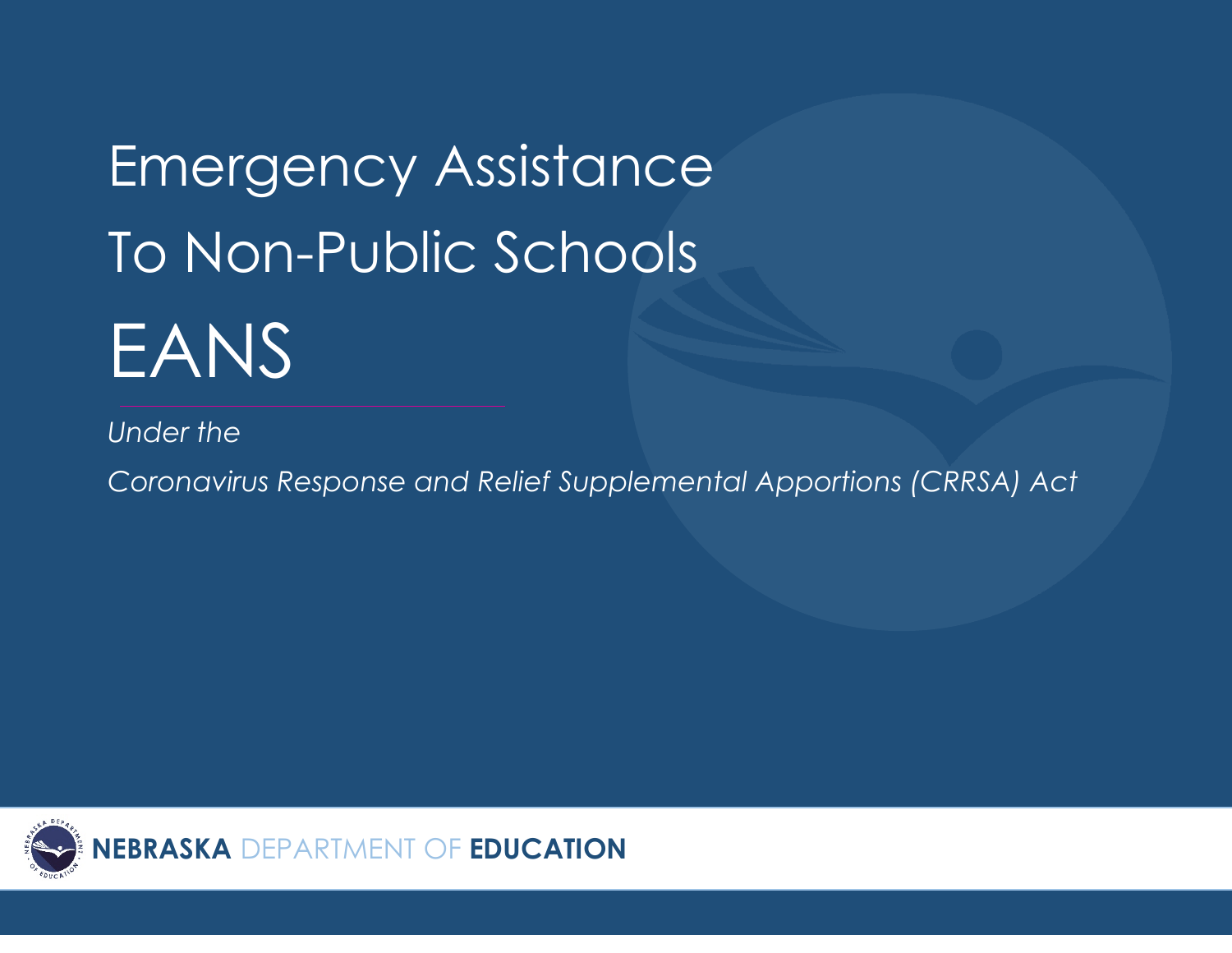# **NEBRASKA** DEPARTMENT OF **EDUCATION**

# **FREQUENTLY ASKED QUESTIONS**

#### **OVERVIEW AND PURPOSE**

#### **What is the purpose of the EANS program?**

The purpose of the EANS program is to provide services or assistance to eligible non-public schools to address educational disruptions caused by COVID-19. By creating a separate reservation of funds for this purpose, Congress reiterated the need for non-public schools to participate in emergency education relief programs by establishing a separate program under GEER, rather than relying on the equitable services requirements that typically apply to elementary and secondary formula grant programs. As a result, LEAs are not required to provide equitable services for funds received under the Coronavirus Response and Relief Supplemental Appropriations (CRRSA) Act, though equitable services requirements continue to apply to CARES Act programs. The U.S. Department of Education (USDE) will award EANS funds by formula to each governor who has an approved Certification and Agreement. By accepting an EANS award from the USDE, a governor designates the SEA to administer the program and access EANS funds from G5. Governors and SEAs should consult expeditiously on the administration of EANS. To receive services or assistance, an eligible non-public school must submit an application to the SEA at such time, in such manner, and accompanied by such information as the SEA may reasonably require to ensure expedited and timely provision of services or assistance.

#### **What is the EANS grant program? (Section 312(d) of the CRRSA Act)?**

Out of the 5 percent allocated from the Education Stabilization Fund to the GEER Fund, \$2.75 billion must be reserved for emergency relief grants to non-public schools. The Act provides that each governor will apply for the funds, but the program itself will be administered by the SEA.

Within 30 days of the enactment of the Act, the U.S. Secretary of Education was required to issue notice inviting states (through their governors) to apply for these relief grant funds and is required to approve or deny an application no later than 15 days after receipt of such application. The Secretary released this invitation on Jan. 8, 2021. Within the state application, each state must provide assurances relating to its implementation of the program, including, but not limited to, that the SEA will ensure that services or assistance provided to a non-public school is a non-public school (as defined), submits an application for the services or assistance (as required), and requests allowable services or assistance.

#### **How are allocations under the EANS grants reservation determined?**

The Act provides that each state's allotment will be an amount proportional to the total number of children aged 5-17 at or below 185 percent of the poverty line who are enrolled in non-public schools, as compared to the total number of such children in all states. Nebraska's allocation for the EANS program is \$17,272,129. The Nebraska Department of Education (NDE) will determine an eligible and approved nonpublic school's allocation based on the number of students enrolled in the non-public school for the 2019-2020 school year. Further, as required by the EANS program, OSDE will target the provision of services or assistance to non-public schools based on the number and percentage of low-income students and those schools who are determined to be most impacted by the COVID-19 pandemic.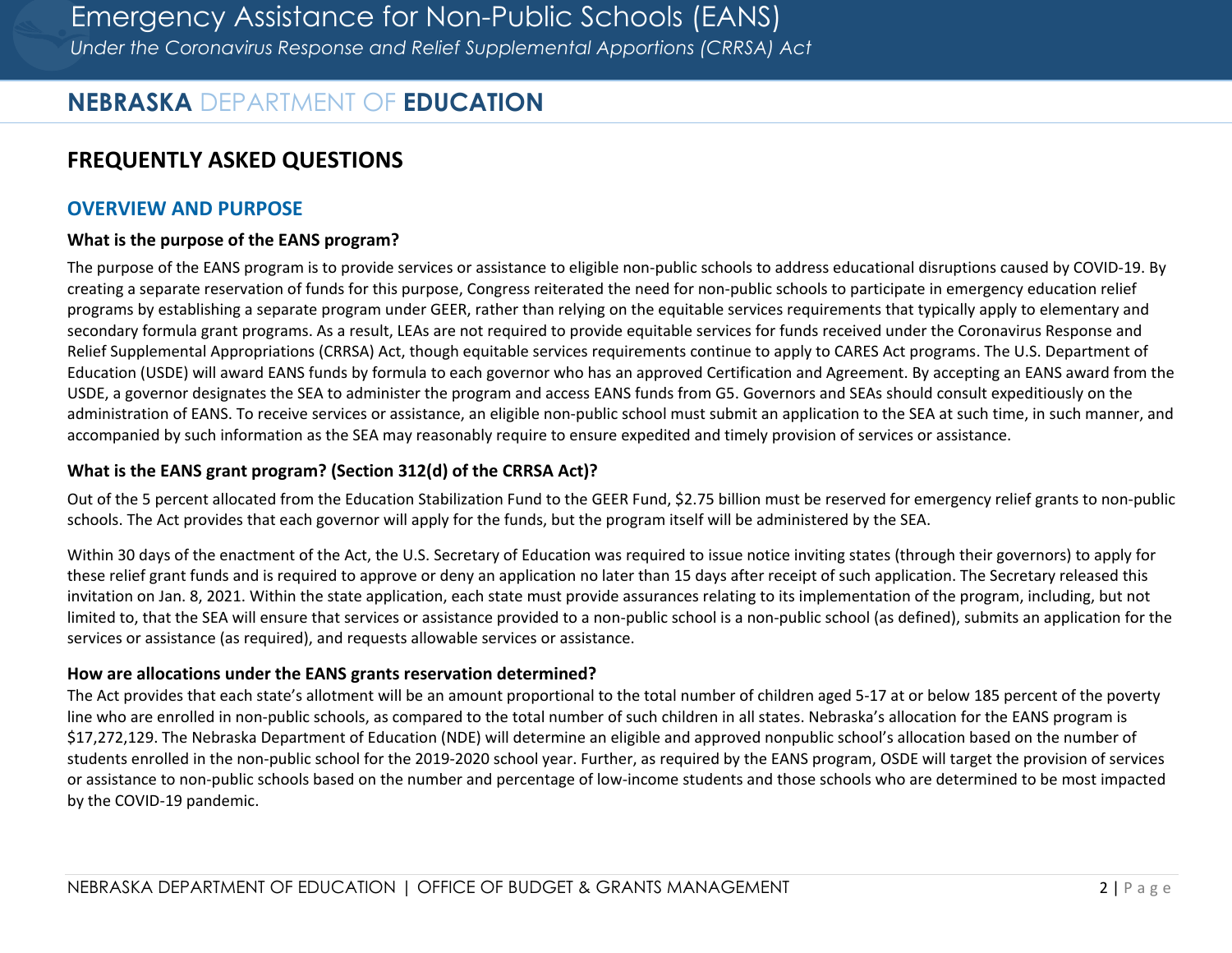## **ADMINISTRATION OF THE EANS PROGRAM**

#### **Who is responsible for administering the EANS program?**

The SEA in a State in which the governor receives an EANS award is responsible for administering the EANS program.

### **What are an SEA's responsibilities for administering the EANS program?**

An SEA's responsibilities to administer the EANS program include the following:

- Distributing information about the EANS program promptly to non-public schools in the State
- Creating an application with which any eligible non-public school in the State may apply for services or assistance
	- o Establishing poverty criteria (from among generally available sources of poverty data) for a non-public school to identify the number and percentage of children from low-income families in its application
	- o Establishing information, a non-public school must provide in its application to enable the SEA to prioritize schools most impacted by COVID-19
- Ensuring that eligible non-public schools provide the information required by section 312(d) (3)(B) related to enrollment of students from lowincome families and a description of the emergency services requested from the SEA
- Making an application easily available to non-public schools in the State as soon as possible, but no later than 30 days after receipt of the EANS funds
- Approving/denying each non-public school application promptly but no later than 30 days after the SEA receives the application from a nonpublic school
- Prioritizing the provision of services or assistance to non-public schools that enroll low-income students and are most impacted by COVID-19
- Determining what services or assistance the SEA will provide directly or through LEAs, other public entities, or contractors to each non-public school, as informed by an approved application and consultation, as appropriate, with the non-public school or its representatives
- Ensuring the control of funds for the services or assistance provided to a non-public school, and title to materials, equipment, and property purchased with EANS funds, are in a public agency and a public agency administers the funds, services, assistance, materials, equipment and property
- Ensuring that all services or assistance provided, including any materials, equipment, and any other items used to provide such services or assistance, are limited to secular, neutral and nonideological purposes
- Obligating all EANS funds in an expedited and timely manner, to the extent practicable; however, obligating all EANS funds no later than six months after receiving the funds
- Administering the EANS program in accordance with all applicable requirements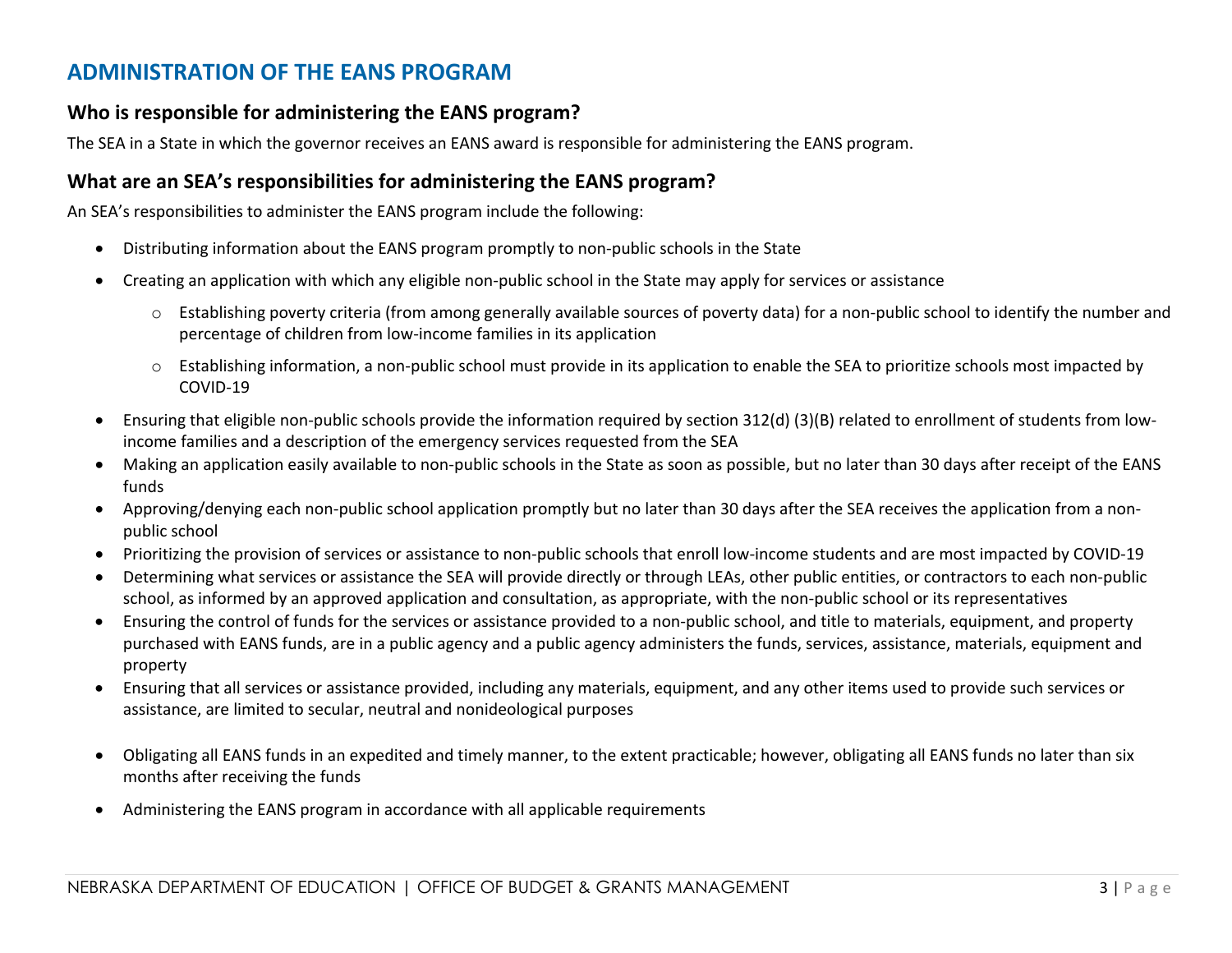## **How might an SEA provide information to non-public schools in a timely manner?**

An SEA must distribute information about the EANS program promptly to non-public schools in the State, which would include information on topics such as how to access the application, data requirements, steps for completing the application, and relevant deadlines. In addition, the SEA should seek to distribute information widely, and in various formats (e.g., social media, email, SEA website, and regular mail). The SEA should emphasize that services are available to all eligible non-public schools, including those that may not have participated in any Federal education program in the past, but that it will first target services to non-public schools serving low-income students and most impacted by COVID-19. To assist with the dissemination of information, the SEA may engage with non-public school leaders in the State, such as State-level non-public school associations or State-level working groups. An SEA might also consult with its State ombudsman designated under the Elementary and Secondary Education Act (ESEA), who has relationships with such organizations and non-public school officials in the State. State ombudsmen should also support the SEA's dissemination of information to non-public schools in a timely manner.

### **Must an SEA consult with representatives of non-public schools in the State regarding implementation of the EANS program?**

An SEA would benefit greatly from engaging in timely and meaningful consultation to assist it in establishing the parameters of the program, and it would be difficult to administer the program successfully without doing so. For example, representatives of non-public schools could provide relevant information on sources of poverty data available for non-public school children and criteria to determine those schools most impacted by COVID-19 and services that may best serve their students and teachers. However, there is no statutory requirement that an SEA consult with representatives of nonpublic schools regarding implementation of the EANS program.

### **May an SEA reserve EANS funds to administer the program?**

Yes. An SEA may reserve not more than the greater of \$200,000 or one-half of one percent of the State's EANS allocation for reasonable costs necessary to administer the EANS program. An allocation table for the EANS program, including the maximum administrative reservation for each State, can be found here[: https://oese.ed.gov/offices/education-stabilization-fund/%20emergency-assistance-non-public-schools/](https://oese.ed.gov/offices/education-stabilization-fund/%20emergency-assistance-non-public-schools/)

### **May an SEA consolidate its administrative funds under the EANS program?**

Yes. Sections 8201(a)(2) of the Elementary and Secondary Education Act of 1965 (ESEA), as amended by the Every Student Succeeds Act of 2015, permits an SEA to consolidate administrative funds under certain ESEA programs (assuming the SEA derives the majority of its administrative funds from non-Federal sources). The Secretary may designate additional programs from which administrative funds may be consolidated. In addition to ESEA programs, the Secretary has previously designated McKinney-Vento and ESSER as programs from which an SEA may consolidate administrative funds. Under that authority, the U.S. Department of Education has also designated the EANS program as a program under which an SEA may consolidate administrative funds. If an SEA consolidates administrative funds, it is not required to keep separate records for how it uses those administrative funds.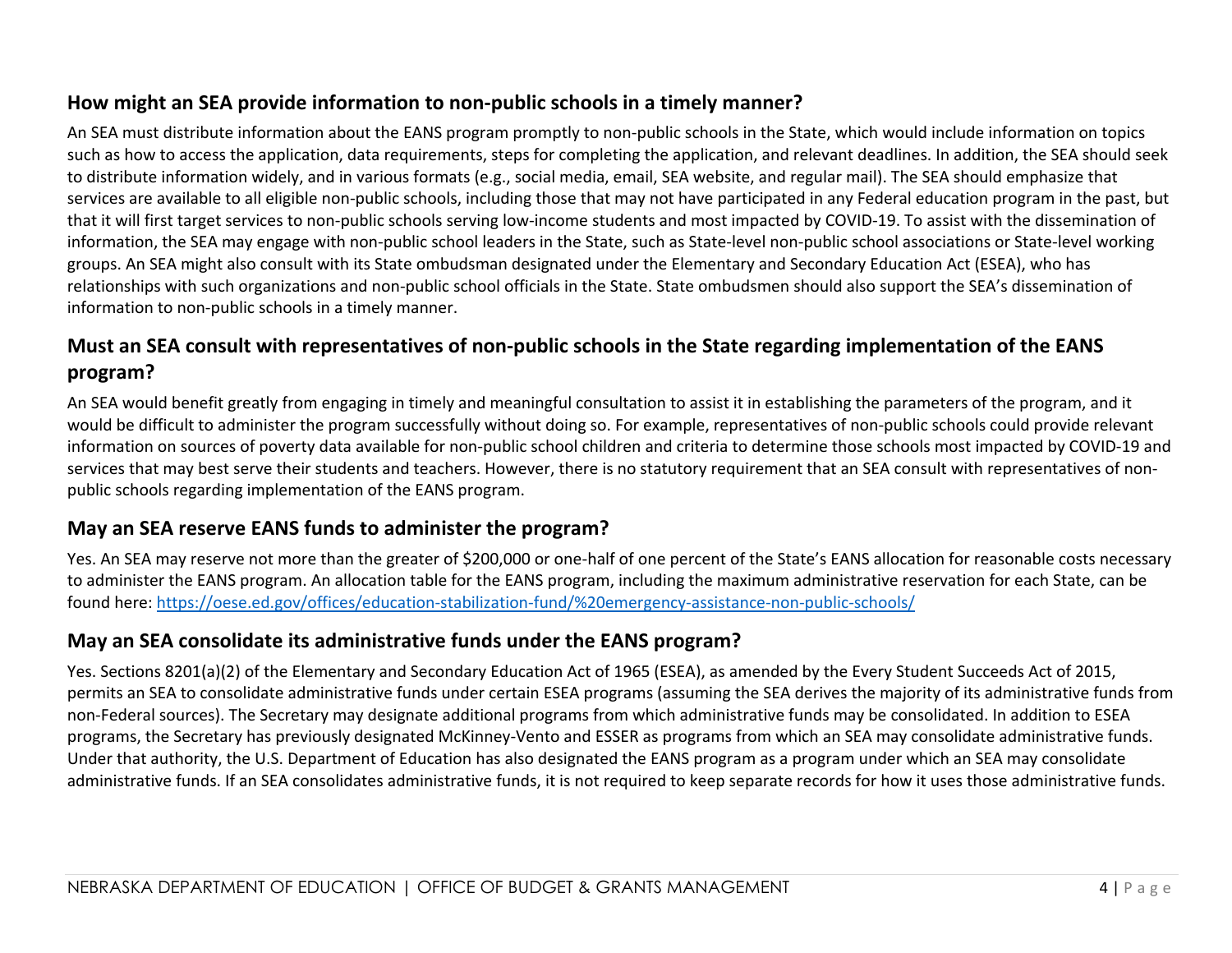### **Is there a deadline by which an SEA must obligate EANS funds for services or assistance for non-public schools?**

Yes. An SEA must obligate EANS funds to provide services or assistance to non-public schools in an expedited and timely manner, to the extent practicable. However, an SEA must obligate EANS funds not later than six months after receiving those funds. The regulations at 34 C.F.R. § 76.707 govern when an obligation of Federal funds by an SEA occurs. Specifically, for services or assistance provided through a contract, the obligation is made on the date that the SEA makes a binding written commitment to obtain the services or work. For rental of real or personal property, the obligation is made when the property is used.

#### **Are non-public schools able to receive funds under EANS?**

No. The Act specifically prohibits a state from provisioning funds directly to an eligible non-public school under the EANS grants. Rather, the Act requires that control of funds for services, and title to any materials, equipment, property purchased shall be (and remain at all times) with the public agency. Further, provision of services or assistance must be provided by employees of a public agency, or through a contract by such public agency with an individual, association, agency or organization. In sum, OSDE is authorized to directly provide services or assistance to non-public schools, to do so through contractors of OSDE or through reimbursement to the non-public school for its provision of allowable and approved services or assistance.

#### **Must a public agency maintain control of EANS funds used to provide services or assistance to a non-public school?**

Yes. Control of funds for services and assistance provided to a non-public school under the EANS program and title to materials, equipment and property purchased with such funds, must be in a public agency, and a public agency must administer such funds, materials, equipment, and property. Reimbursements by SEAs to non-public schools for allowable expenses meet the public control requirements. In addition, services for a non-public school must be provided by a public agency directly or through contract with another public or private entity.

### **Are there additional conditions or restrictions on participation in the EANS grants?**

Yes. In addition to the limitation that control of funds and services remain with a public agency (see above), the Act also requires the following for participation in the EANS program:

- 1. All services or assistance shall be secular, neutral and non-ideological (Section 312(d)(8));
- 2. A non-public school must submit an assurance to the SEA that, on or after enactment of the Act, it did not, and will not, apply for and receive a Paycheck Protection Program loan (Section 312(d)(9)); and
- 3. Funds under the Emergency Assistance to Non-Public Schools relief reservations shall not be used for direct or indirect financial assistance to scholarship granting organizations, or to provide or support vouchers, tuition tax credit programs, education savings accounts, scholarships, scholarship programs or tuition-assistance programs. Provided, however, a State may use funds under Section 312(a)(1) [GEER Fund] to provide this assistance if it is to students who receive(d) assistance with those funds under the CARES Act-GEER Fund for the 2020-21 school year and only for the same assistance that was provided under that authorization.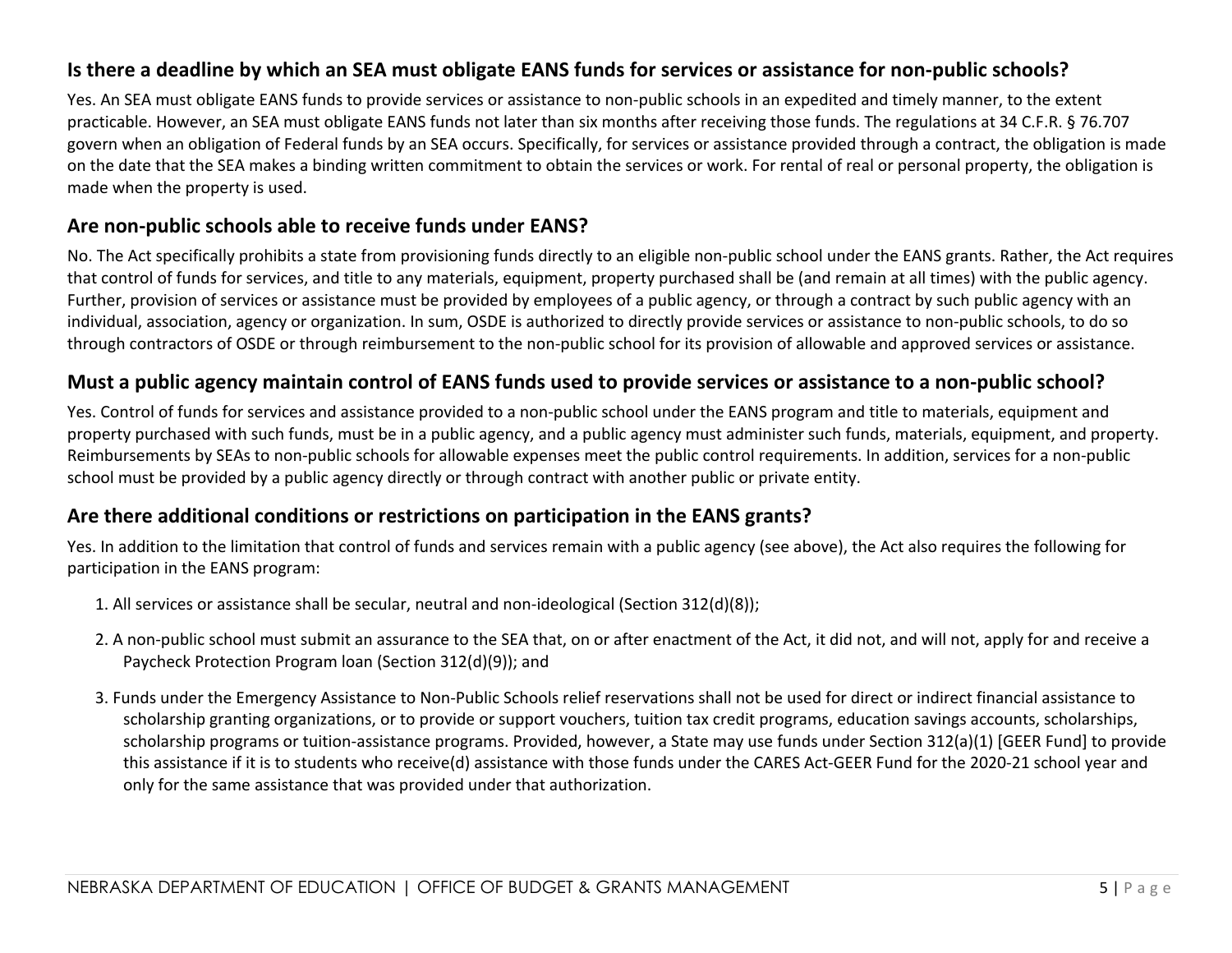# **ELIGIBILITY, APPLICATION AND SERVICES OR ASSISTANCE**

### **Which non-public schools are eligible to apply for services or assistance under the EANS program?**

For purposes of the EANS program, an eligible non-public school is an elementary or secondary school that—

- Is non-profit
- Is accredited, licensed, or otherwise operates in accordance with State law;
- Was in existence prior to March 13, 2020, the date the President declared the national emergency due to COVID-19; and
- Did not, and will not, apply for and receive a loan under the Small Business Administration's Paycheck Protection Program (PPP) (15 U.S.C. 636(a)(37)) that is made on or after Dec. 27, 2020.

### **Are faith-based non-public schools eligible to participate in the EANS program?**

Yes. Faith-based non-public schools are eligible to participate in the EANS program to the same extent as other eligible non-public schools. All services or assistance provided under the program must be secular, neutral, and non-ideological.

#### **Will a non-public school have to submit an application for services and assistance?**

Yes. Notwithstanding the above, an eligible non-public school must apply to the SEA for an award of a relief grant. The non-public application will include information as the SEA may reasonably require to ensure expedited and timely provision of services, and must include the following information:

- 1. 1. Number and percentage of students from low-income families enrolled in non-public schools in the 2019-20 school year
- 2. Information regarding the impact of COVID-19 on its school so that the SEA may appropriately prioritize the provision of services and assistance
- 3. Description of the authorized services the non-public school requests to be provided
- 4. Whether the non-public school received a loan guaranteed by the Small Business Association's Paycheck Protection Program (PPP)) before Dec. 27, 2020 and, if so, the amount
- 5. An assurance that the non-public school did not, and will not, apply for and receive a PPP loan on or after Dec. 27, 2020. The Department does not require any additional information on this assurance.

In awarding emergency relief grants to eligible non-public schools, the SEA is required to prioritize services to non-public schools that enroll low-income students and are most impacted by the qualifying emergency.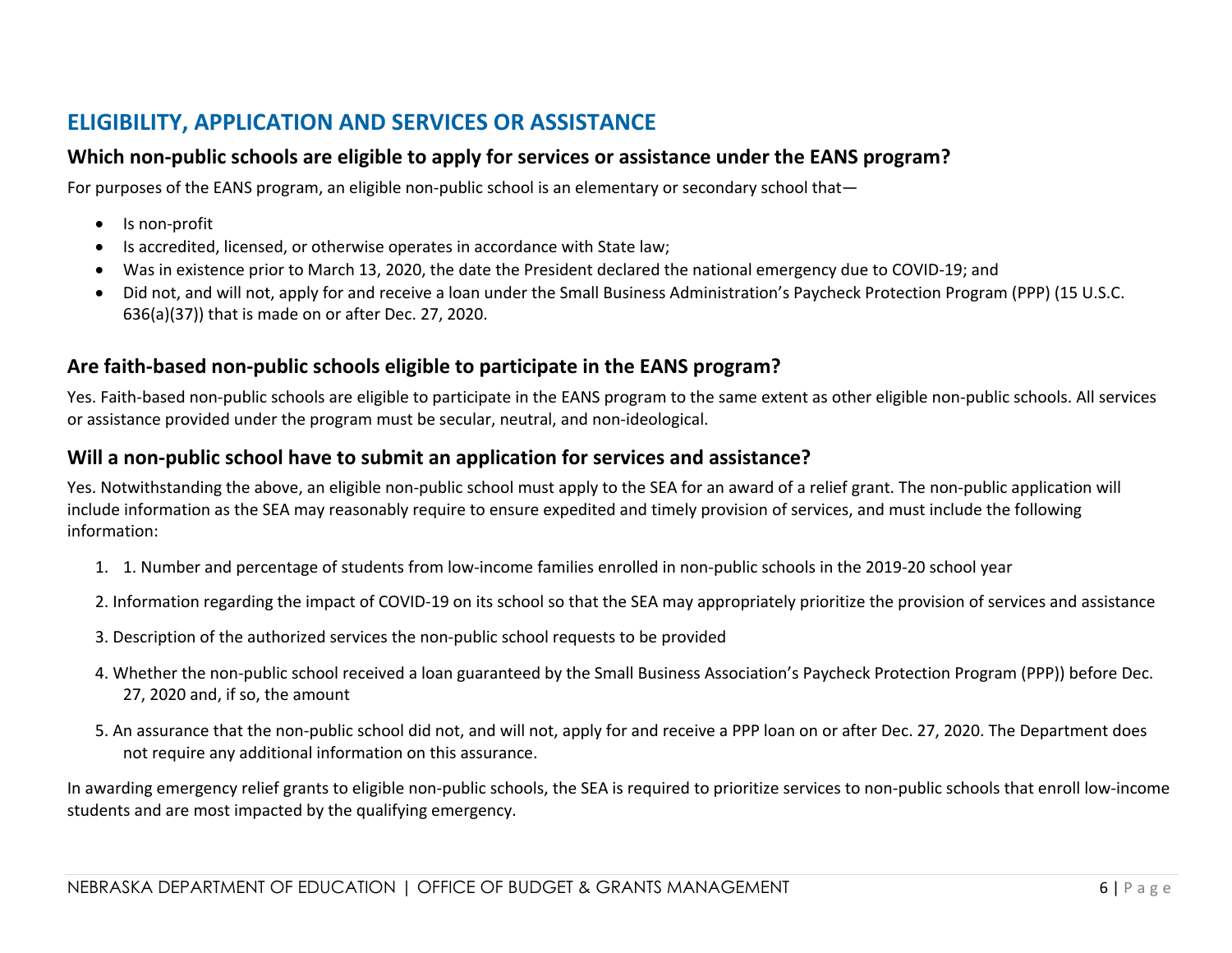## **When must an SEA make the application for services and assistance under the EANS program available to non-public schools?**

An SEA should make the application for services or assistance available to non-public schools as soon as possible but must make it available no later than 30 days after receiving the funds. OSDE will make the application available to non-public schools on or before Feb. 26, 2021.

### **When will the application be due to the NDE?**

Although there is no statutory deadline, the NDE seeks to quickly begin provision or services or assistance such that it anticipates requiring applications to be submitted by March 1, 2021. In addition, establishing a deadline will facilitate the NDE's commitment to obligate EANS funds within six months of receiving those funds.

Once the final allocations are posted, the non-public school will need to submit its budget and requested services or assistance the designated fiscal agent.

### **Is there a deadline by which an SEA must approve or deny an application for services or assistance from a non-public school?**

Yes. An SEA should approve or deny an application from a non-public school as soon as possible and must approve or deny no later than 30 days after its receipt.

### **What factors might the NDE consider in prioritizing non-public schools to receive services or assistance under the EANS program?**

The NDE is required by law to prioritize EANS services or assistance to non-public schools that enroll low-income students and are most impacted by COVID-19 and has flexibility with regard to how it considers these criteria. According to the USDE, the NDE might, for example, target non-public schools that enroll significant numbers of low-income students or meet a minimum threshold of low-income students. Factors that an SEA might consider in determining non-public schools most impacted by COVID-19 include but are not limited to: (1) loss of tuition revenue, (2) decrease in enrollment, (3) lack of capacity to provide remote learning due to insufficient technological support and (4) data documenting the extent of learning loss attributable to the disruption of instruction caused by COVID-19.

An SEA has the flexibility to consider other factors in prioritizing non-public schools. For example, an SEA might consider the extent to which a nonpublic school serves low-income children with unmet needs and did not receive equitable services under a CARES Act program. An SEA might also take information regarding receipt or forgiveness of a PPP loan prior to Dec. 27, 2020, into account in prioritizing services or assistance for non-public schools.

Depending on the EANS funds available the NDE may also provide services or assistance to non-public schools that it has not prioritized.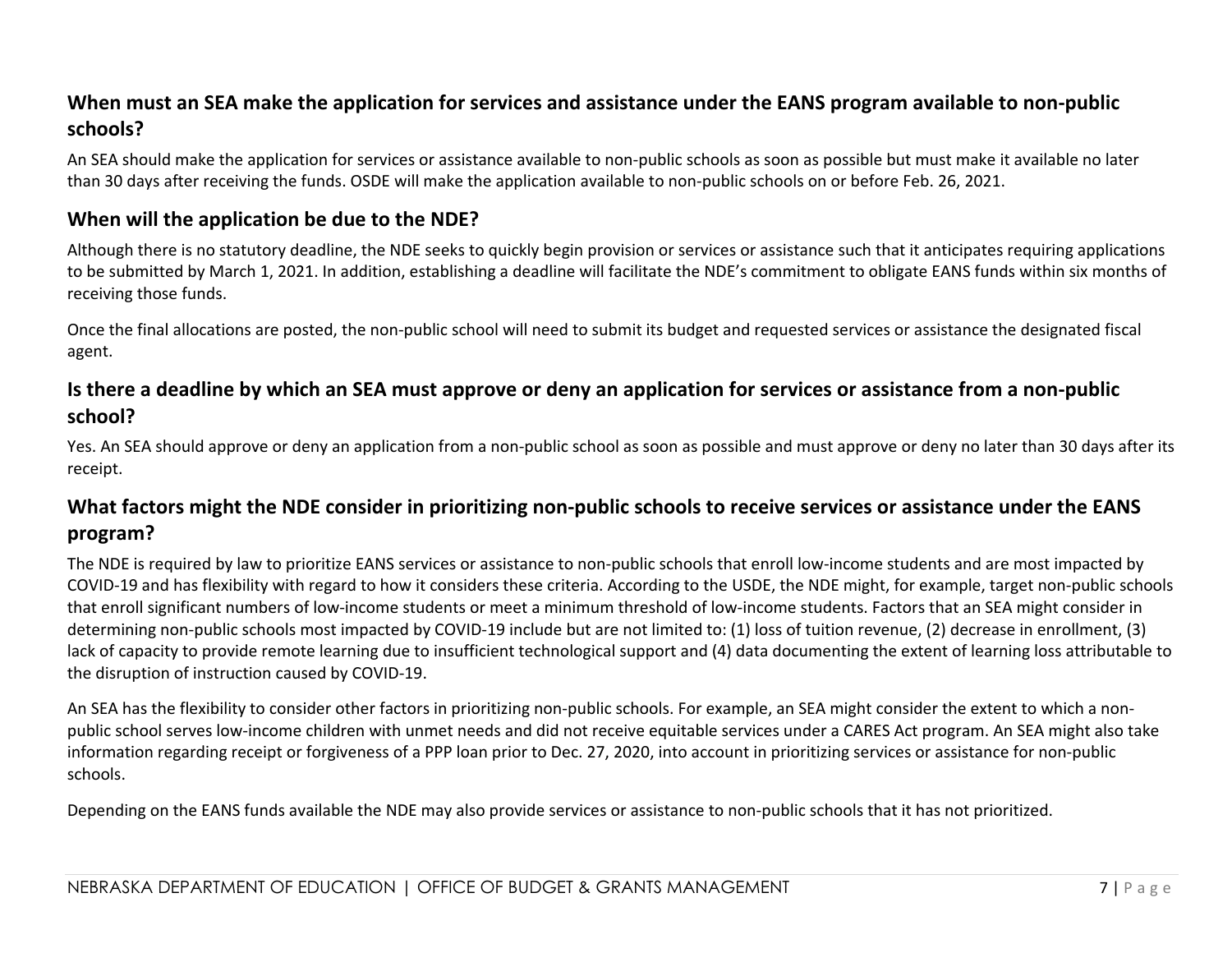### **What services or assistance are authorized to be provided to an eligible non-public school?**

The Act authorizes the following types of services or assistance to an eligible non-public school:

- 1. Supplies to sanitize, disinfect and clean school facilities
- 2. Personal Protective Equipment (PPE)
- 3. Improving ventilation systems
- 4. Training/PD on sanitation, use of PPE
- 5. Physical barriers that facilitate social distancing
- 6. Other materials, supplies and equipment to implement health protocols
- 7. Expanding capacity to administer COVID-19 testing or conduct contact tracing

8. Educational technology *(including hardware, software, and connectivity) for students who are served by the school that aids in regular and substantive educational interaction between students and their classroom instructors, including low-income students and children with disabilities, which may include assistive technology or adaptive equipment. This does not include screen/case protectors, carrying cases, etc.*

- 9. Redeveloping instructional plans for remote learning or to address learning loss
- 10. Leasing of sites or spaces to ensure safe social distancing
- 11. Reasonable transportation costs
- 12. Initiating or maintaining education and support services for remote learning or to address learning loss
- 13. Reimbursement for the expenses of any services or assistance described above that a non-public school incurred on or after March 13, 2020, except for services or assistance described below

### **Are there expenses for services or assistance that may not be reimbursed (Future allowable direct services or assistance, but not reimbursable services)**

Yes. Although allowable services or assistance to be provided directly or through a contractor of the NDE, the following may not be reimbursed for:

Improvements to ventilation systems (including windows), except for portable air purification systems, which may be reimbursed

- Improvements to ventilation systems (including windows), except for portable air purification systems, which may be reimbursed
- Any expenses reimbursed through a loan guaranteed under the PPP (15 U.S.C. 636(a)) prior to December 27, 2020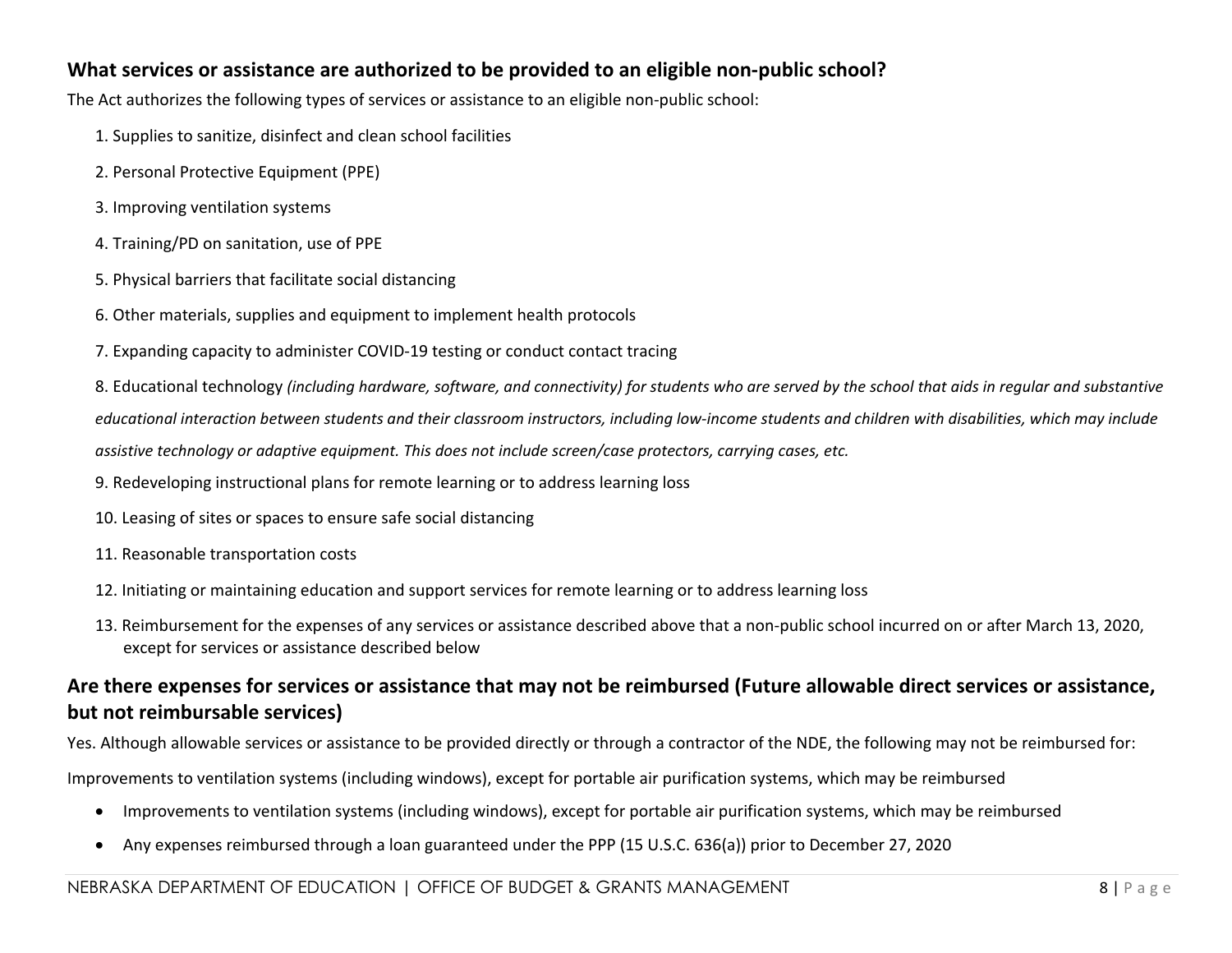- Staff training and professional development on sanitization, the use of PPE, and minimizing the spread of COVID-19
- Developing instructional plans, including curriculum development, for remote or hybrid learning or to address learning loss
- Initiating and maintaining education and support services or assistance for remote or hybrid learning or to address learning loss

With the exception of expenses reimbursed through a Personal Paycheck Protection (PPP) loan, while an SEA may not reimburse a nonpublic school for the above expenses, an SEA may provide these services or assistance directly to a nonpublic school or through a contract with an individual, association, agency, or organization.

*NOTE:* An SEA may reimburse a non-public school only for expenses for allowable services or assistance it incurred on or after March 13, 2020, to prevent, prepare for, and respond to COVID-19, that have not already been reimbursed with Federal funds, including PPP. [\(p. 10 of USDE FAQ\)](https://www.acsi.org/docs/default-source/website-publishing/legal-legislative/ll-covid-resources/final_eans_faqs_1-14-21.pdf?sfvrsn=1574a0c8_2)

#### **How does an SEA determine what services or assistance to provide to individual non-public schools?**

SEAs should make every effort, consistent with available funding and school prioritization requirements, to provide the full range of services and assistance requested by each non-public school in its application. However, until an SEA knows how many non-public schools apply for services or assistance under the EANS program, it may not be possible for the SEA to precisely determine the type or quantity of services or assistance to provide to an individual non-public school. As a result, the SEA may need to confer with eligible non-public schools with approved applications to determine what services or assistance the SEA will provide based on the services or assistance requested in each non-public school's application and the amount of EANS funds available for providing services or assistance to the school.

The CRRSA Act does not prescribe how an SEA distributes services or assistance among schools; accordingly, an SEA has flexibility. To determine the amount of EANS funds available to provide services or assistance to individual non-public schools, an SEA might divide the total funds available by the total enrollment in non-public schools with an approved application to obtain a per-pupil amount. The SEA would then multiply that per-pupil amount by the enrollment in an individual non-public school to determine the amount of services or assistance the SEA can provide to that school. Alternatively, an SEA might calculate the funds available for services or assistance in individual non-public schools giving greater weight to student characteristics such as poverty or a measure that quantifies the impact of COVID-19. These examples are illustrative and other approaches are allowable. Whatever method an SEA chooses, it should be objective, transparent and applied consistently among non-public schools in the State.

### **May a non-public school receive reimbursement for COVID-19-related expenses?**

Yes. A non-public school may request reimbursement in its application for expenses it has incurred or will incur for most allowable services or assistance. An SEA may reimburse a non-public school only for expenses for allowable services or assistance it incurred on or after March 13, 2020, to prevent, prepare for, and respond to COVID-19, that have not already been reimbursed with Federal funds, including PPP. Reimbursements under the EANS program do not make non-public schools 11 recipients of Federal financial assistance. With respect to a request in a non-public school's application for reimbursement of future services or assistance, the SEA should have a process in place to review the requested services or assistance to ensure that they are necessary, reasonable and allowable under the CRRSA Act, and approve reimbursement to the non-public school.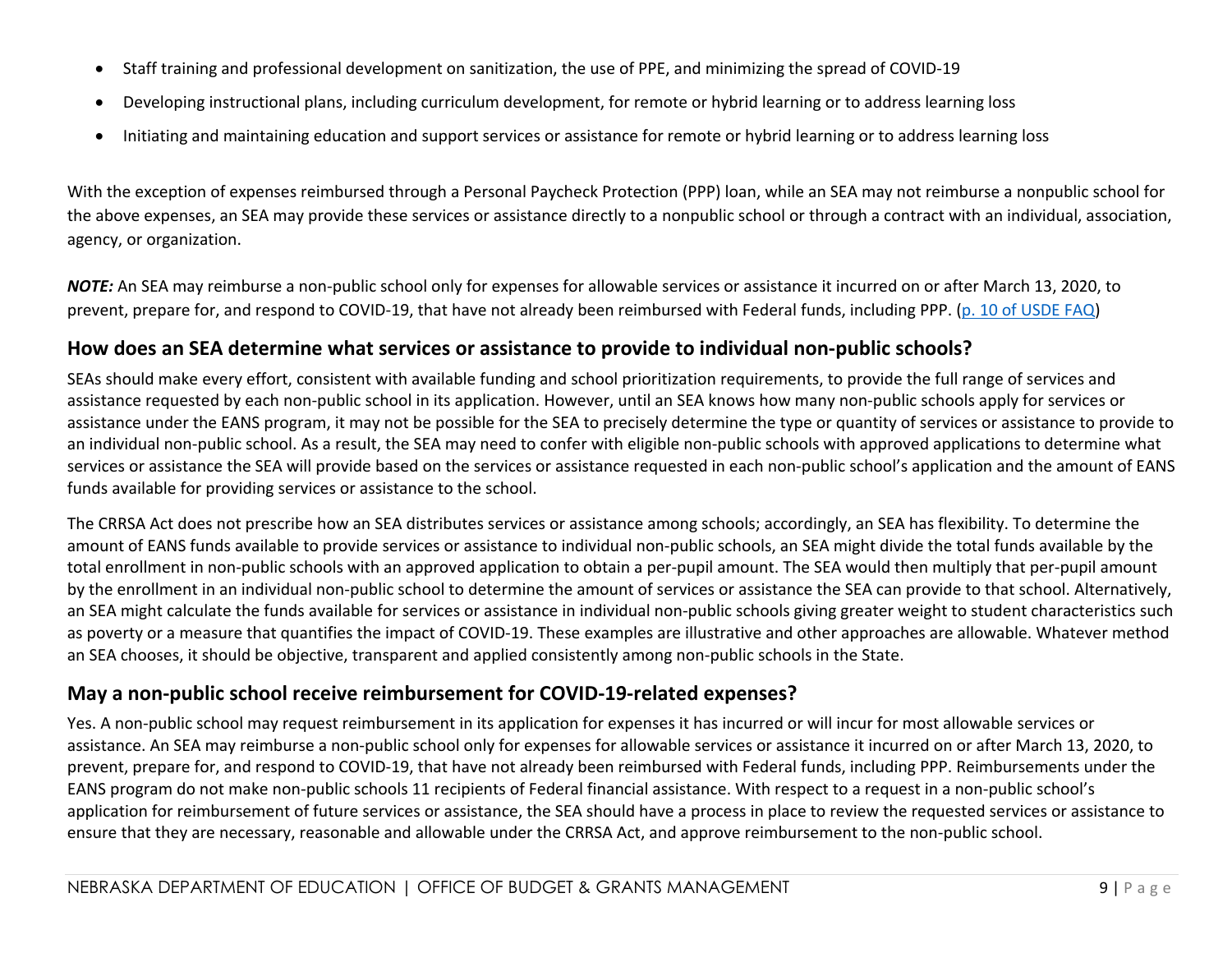To maintain control over the EANS funds, the SEA must ensure that the non-public school's expenditures are allowable expenses, that the non-public school has sufficient documentation supporting such expenditures, that the school actually received the services or assistance related to those expenditures, and that the SEA or another public agency gains title to materials, equipment and property for which it provides reimbursement. For example, if a non-public school purchased laptops for students and teachers to facilitate online learning, the SEA may use EANS funds to purchase those laptops from the non-public school, thereby also obtaining title for the laptops from the non-public school. Provided these conditions are met, the SEA may continue to allow the laptops to be used by non-public school students and teachers.

## **If a non-public school is receiving equitable services under a CARES Act program, do the services or assistance provided under the EANS program need to be different?**

No. The services provided to a non-public school under the EANS program may be the same as, or similar to, the equitable services the non-public school is receiving or has received under a CARES Act program. However, the services or assistance must be additive to what was provided under a CARES Act program. Under the EANS program, services or assistance to non-public schools include those authorized services in section 312(d)(4), nearly all of which are also authorized equitable services under the CARES Act programs.

## **Does receiving services or assistance under the EANS program make a non-public school a "recipient of Federal financial assistance"?**

No. Under the EANS program, a governor is the recipient of Federal financial assistance and is responsible for ensuring that the SEA administers the EANS program in accordance with applicable laws, including civil rights laws. Section 312(d)(7)(A) of the CRRSA Act requires a public agency (e.g., the SEA) to control and administer EANS funds and keep title to materials, equipment and property purchased with the funds. A non-public school whose students and teachers receive services or assistance under the EANS program, even if such services or assistance are delivered through reimbursement, is not a "recipient of Federal financial assistance." As a result, certain Federal requirements that apply to a recipient of Federal financial assistance are not directly applicable to a non-public school whose students or teachers receive services or assistance under the program, unless the school receives Federal financial assistance for other purposes.

## **If a non-public school's application for services or assistance under the EANS program is denied, may the non-public school apply for a loan under the Paycheck Protection Program (PPP)?**

The PPP is administered by the Small Business Administration and is governed by its requirements and timelines. However, there is nothing in the CRRSA Act that would preclude a non-public school whose application for services or assistance under the EANS program is denied from then applying for a PPP loan on or after Dec. 27, 2020.

## **If a non-public school applies for a PPP loan and is denied a loan, may it apply for services or assistance under the EANS program?**

Yes. A non-public school that applies for a PPP on or after Dec. 27, 2020, but does not receive funds under the PPP, may apply for services or assistance under the EANS program, as long as the non-public school meets the requirements and deadlines of the SEA.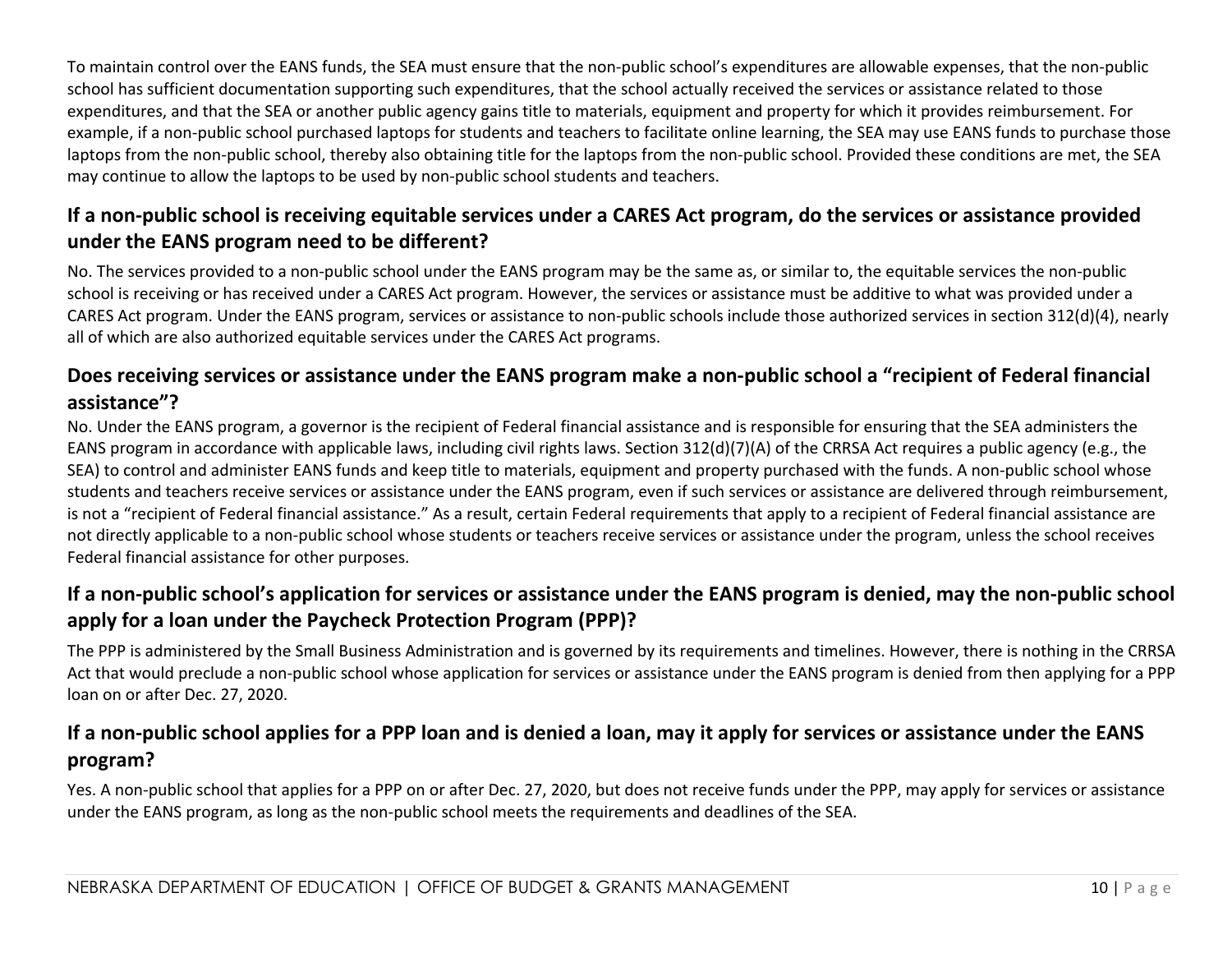## **FISCAL REQUIREMENTS**

#### **How long are the services and assistance provided to a non-public school available?**

Equipment and supplies purchased with EANS funds for students and teachers in a non-public school may be used for the authorized purposes of the EANS program during the period of performance (i.e., through Sept. 30, 2023) or until the equipment and supplies are no longer needed for the purposes of the EANS program (see 34 C.F.R. § 76.661(b); 2 C.F.R. §§ 200.313(a)(1), (c)(1) and 200.314(a)).

In general, once equipment or supplies are no longer needed for purposes of the EANS program, an SEA must remove them from the private school. 34 C.F.R. § 76.661(d)(1). After equipment and supplies are no longer needed for the purposes of the EANS program, the SEA may continue to use the equipment or supplies in the non-public school to the extent they are needed for other allowable purposes under another federal education program, such as the ESEA or the Individuals with Disabilities Education Act (IDEA). In that case, the SEA must retain title to, and maintain administrative control over, the equipment and supplies or transfer title and control to another public agency such as an LEA providing equitable services under another federal education program.

#### **Must a State maintain effort to receive EANS funds?**

Yes. Under section 317 of the CRRSA Act, a State receiving funds under GEER II, ESSER II, or the EANS program must provide an assurance that the State will maintain support for elementary and secondary education and higher education in fiscal year 2022, at least at the proportional levels of the State's support for elementary and secondary education and higher education relative to the State's overall spending, averaged over fiscal years 2017, 2018 and 2019. The U.S. Department of Education may waive the maintenance of effort requirement for the purpose of relieving fiscal burdens on States that have experienced a precipitous decline in financial resources.

### **Are there specific reporting requirements for the EANS program?**

Yes, each State must comply with all reporting requirements, including those in Section 15011 of the CARES Act, which are satisfied through the Federal Funding Accountability and Transparency Act (FFATA) reporting. The USDE may require additional reporting in the future. (See also 2 CFR 200.327- 200.329).